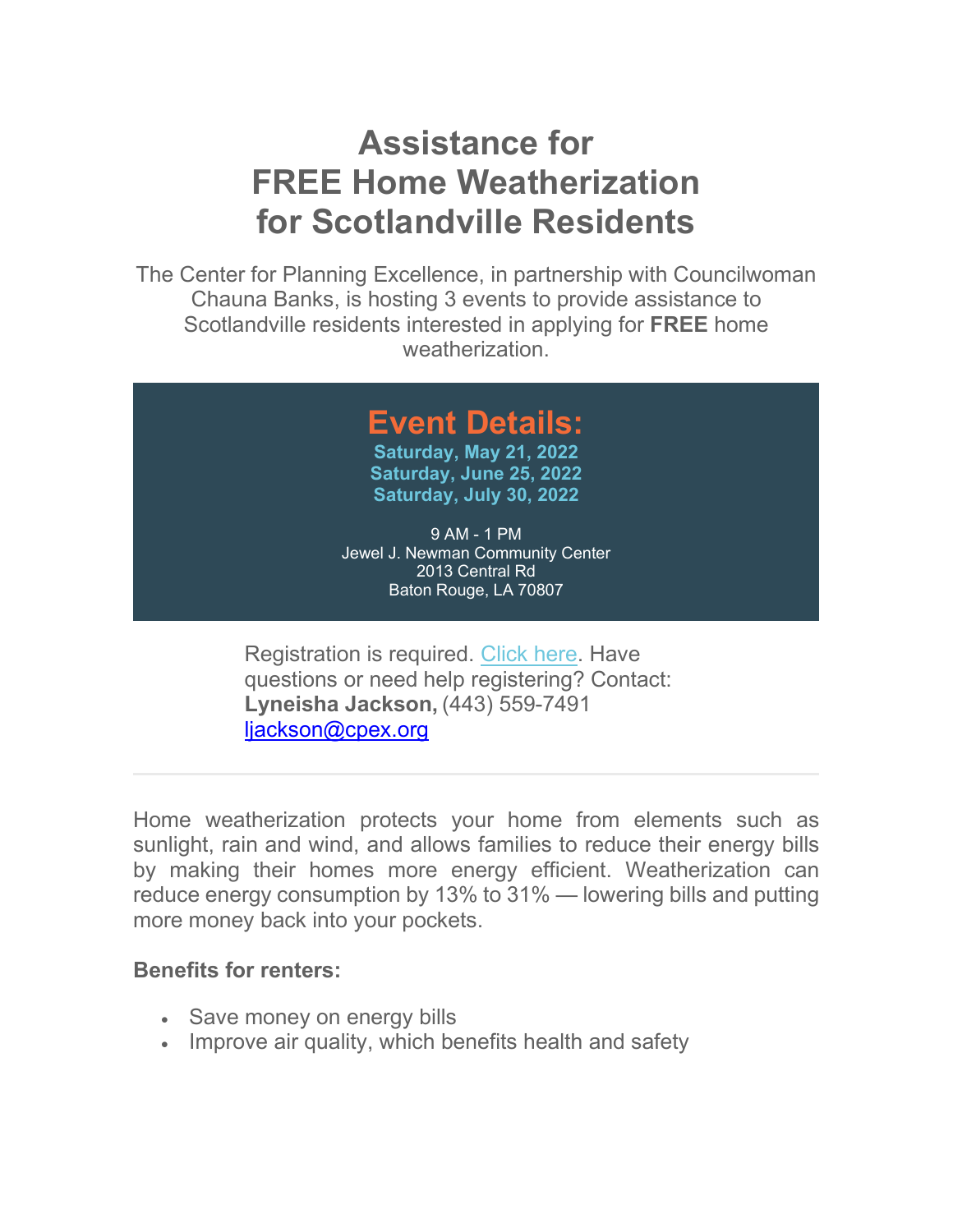## **Benefits for homeowners:**

- Save money on energy bills
- Improve air quality, which benefits health and safety
- Protect the value of your home
- Makes your home more resilient to climate change

Once your application is approved, the average turnaround time is 3-4 weeks. Typical weatherization measures include:

- Installing insulation in walls and attics
- Sealing and repairing ductwork
- Tuning and repairing heating and cooling units
- Sealing windows or replacing missing window panes
- Replacing or installing LED light bulbs, AC filters, shower heads, carbon monoxide detectors, and smoke detectors
- Repairing, replacing or installing kitchen hood vents
- Replacing refrigerators
- Installing AC window units

The Weatherization Assistance Program is free to those who qualify. Review the income Eligibility Chart to see if you are eligible. (Eligibility requirements will change July 1.)

The following documents are required to submit a Home Weatherization Application. Please bring each of the following documents to the Weatherization **Application** Assistance event. Visit [cpex.org/scotlandville-weatherization](https://protect-us.mimecast.com/s/1NR2C31mXBF7x1ZuPuCbH?domain=cpex.org) for a copy of the application.

- Completed [application](https://protect-us.mimecast.com/s/8V7ZCQWrGZFB9G7F9szX7?domain=static1.squarespace.com) with all required signatures
- Copy of picture ID for anyone over 18 years old
- Copy of social security cards for all household members
- Copy of current gas or electric bill
- Proof of income for all household members over 18. This includes the last four paystubs, retirement, disability, or most recent social security award letter. If there is no income in the household, a Zero Income Statement Form must be completed (this form is provided in the application found at [cpex.org/scotlandville-weatherization\)](https://protect-us.mimecast.com/s/1NR2C31mXBF7x1ZuPuCbH?domain=cpex.org)